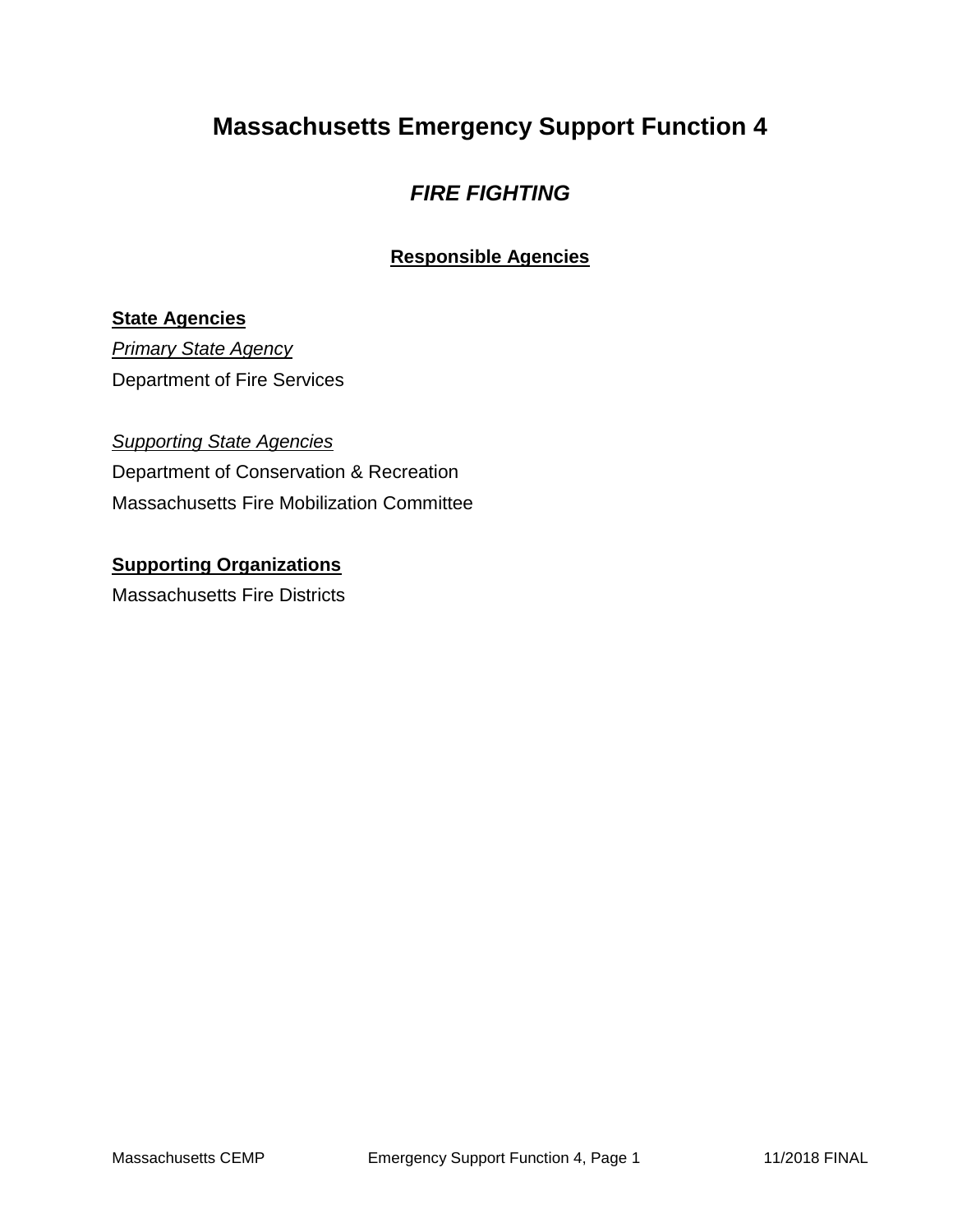# **1.0 INTRODUCTION**

## **1.1 Purpose**

The Massachusetts Emergency Support Function 4 (MAESF-4) *Fire Fighting*, provides a framework for coordination and cooperation across state agencies to provide state support to local governments for detecting and suppressing urban, rural, and wildland fires resulting from, or coincidental with, an emergency or major disaster.

### **1.2 Scope**

The following are the objectives of MAESF-4:

- Establish a framework for state level disaster-related fire service preparedness, mitigation, response, and recovery activities.
- Provide situational awareness on the status of fire service assets in Massachusetts.
- Coordinate the activation and use of the Massachusetts Fire Mobilization Plan.
- Share information and coordinate fire service-related response activities across state agencies in a manner that ensures consistency with established plans, policies, and procedures.
- Assist local entities in managing and coordinating urban, rural, or wildland fire detection and suppression efforts, to include mobilizing and providing state assistance as needed.
- Coordinate with other MAESFs as incident response needs dictate.

## **1.3 Policies**

- This annex is intended to support, and not to supplant, existing local, state, or Federal plans or policies related to the fire service, including the Statewide Fire Mobilization Plan.
- Local Incident Commanders will have primary responsibility for situation assessment and determination of resource needs and will have tactical control of on-scene resources.
- State assistance provided to cities and towns may consist of personnel, equipment, facilities, materials and supplies, and/or subject matter expertise.
- State assistance through MAESF-4 will only be provided once a city or town has fully committed all fire service resources available to it, including resources available through existing mutual aid agreements and private-sector resources that the jurisdiction may have contracted.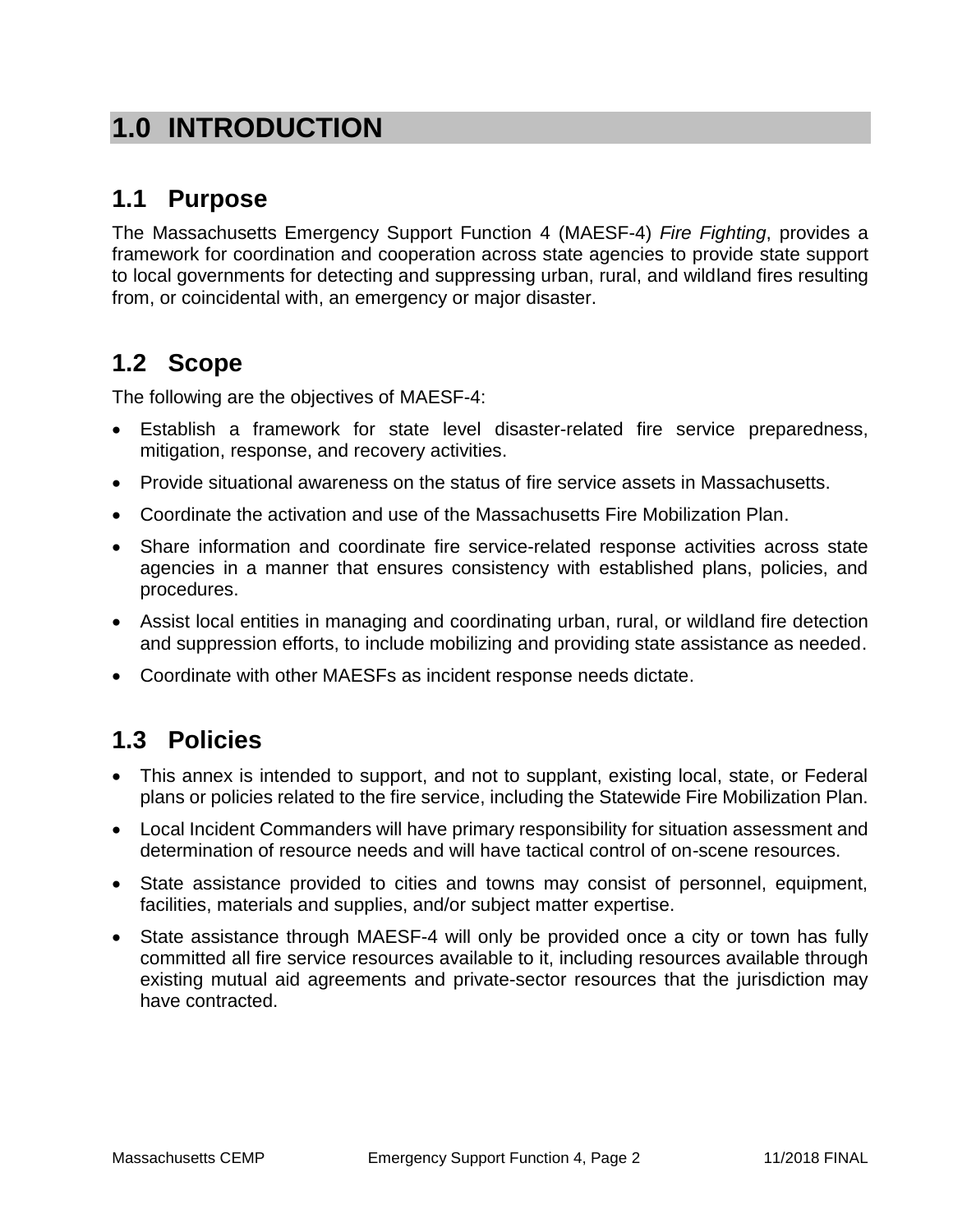# **2.0 SITUATION AND ASSUMPTIONS**

## **2.1. Situation**

The management and coordination of a large firefighting operation is complex and may involve multiple agencies and jurisdictions. Fires that are potentially of disastrous proportion, or which are coincident with another disaster situation, will place stress on the resources of local entities. A major disaster or emergency incident may result in numerous urban, rural, and wildland fires. Ignition sources normally of little concern can become more dangerous under a disaster condition.

In disaster conditions, fires can spread rapidly, cause severe damage, and seriously threaten lives and property. Fire departments in the immediate vicinity of the disaster will likely become fully committed and stretched beyond response capacity. Local fire agencies and other firefighting resources will be difficult to obtain, manage, coordinate, and utilize due to the disruption of communication, transportation, utility, and water systems within disaster localities.

## **2.2. Planning Assumptions**

- Local governments have emergency management resources, plans, and procedures already in place.
- Most incidents that require fire service assets are local in scope and can be addressed by local or state agencies as part of their normal day-to-day operations or existing mutual aid systems, using resources that are readily available to them.
- When an incident occurs, local governments will use their own response resources first, supplemented as needed by resources available through mutual aid or private sector contracts. Local governments will only request assistance via the Fire Mobilization Plan in the event that the impact of an incident exceeds or is expected to exceed their own capability to respond to it.
- Secondary events or disasters will threaten lives and property as well as firefighting personnel.
- Demand on local resources in anticipation of a major threat may outstrip local fire service capabilities.
- In a "no-notice" event, local resources may be damaged and potentially unavailable to support firefighting activities, requiring immediate assistance from outside the jurisdiction.
- Access to impacted areas may be severely limited and only reachable via air, water, or off-road vehicle.
- MAESF-4 response agencies have developed internal plans and procedures for implementing response activities in their respective areas of responsibility.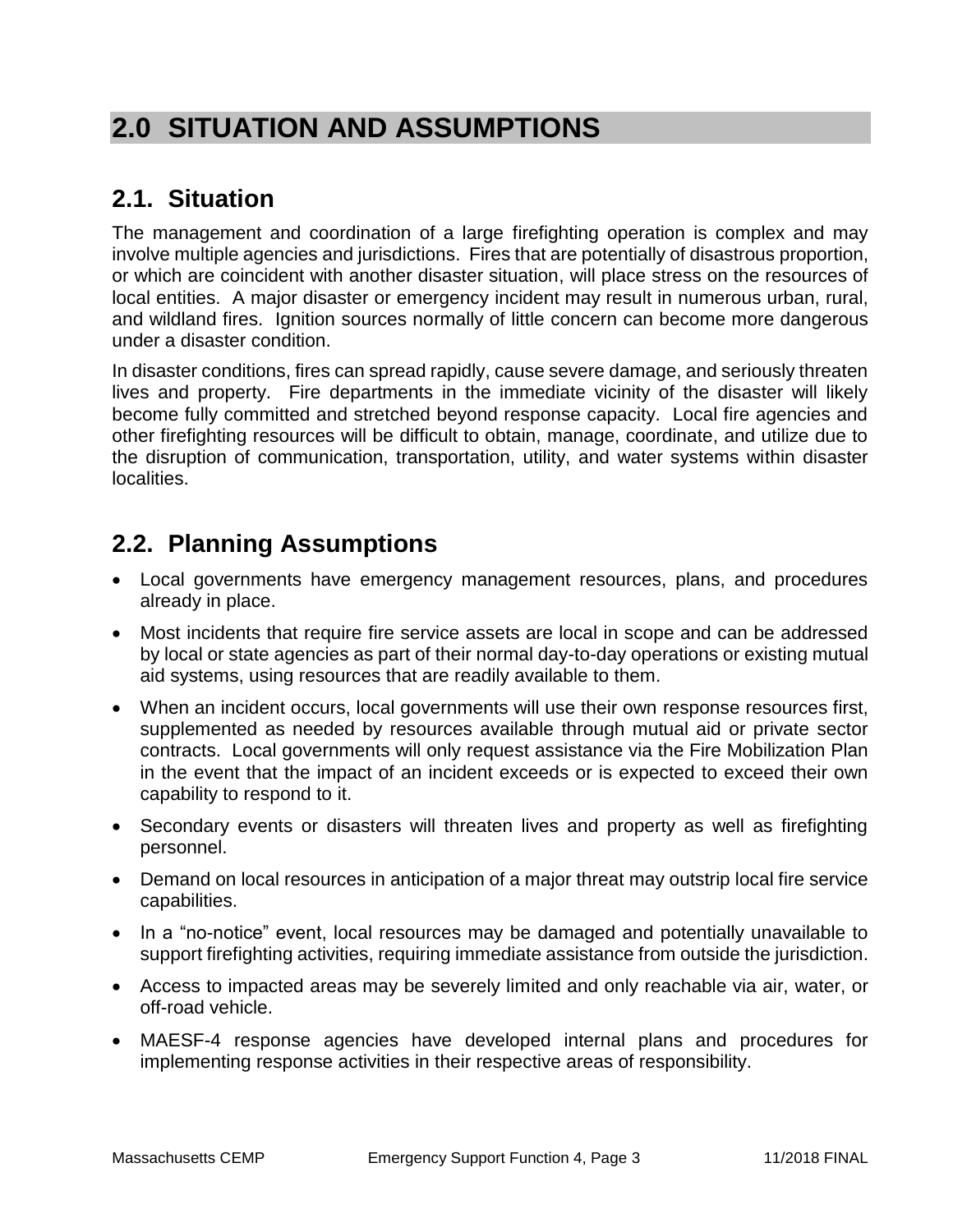- Maintaining state-level communications capabilities across agencies with responsibilities detailed in this MAESF-4 annex will be critical to maintain situational awareness regarding fire conditions and resource needs.
- The state has resources and expertise that can be used to supplement local efforts. Federal assistance will be requested to support state and local efforts if an incident exceeds state and local capabilities.
- Depending on the magnitude of the incident, resources from other states or the federal government may not be available for use in Massachusetts for as long as 72 hours after the incident occurs.

# **3.0. CONCEPT OF OPERATIONS**

### **3.1. General**

This annex will be activated at the direction of MEMA when there is potential for or an actual disaster situation impacting fire service assets and/or requiring statewide coordination of fire service resources. MEMA will notify the primary agency at the time of State Emergency Operations Center activation to provide overall coordination of MAESF-4. All other agencies with responsibilities under MAESF-4 will serve as support agencies. The primary agency will provide direction to and work in conjunction with the support agencies to cohesively coordinate the activities of MAESF-4.

MAESF-4 reports to the SEOC Operations Section, with an indirect report to the Planning Section. Depending on the size, scope, and complexity of the incident, the SEOC organizational chart may be expanded, to ensure proper Span of Control is maintained. To accommodate this, the ESFs may be aligned in appropriate Branches, with similar MAESF's grouped together. In this scenario, MAESF-4 will be organized under the Emergency Services Branch, together with MAESF's 9 and 13.

### **3.2. Organization**

- All personnel and activities associated with MAESF-1 will operate under the Incident Command System.
- The Department of Fire Services (DFS) has been designated the primary agency for MAESF-4
- Each requested agency shall designate a minimum of two persons who can serve as a representative for their agency at the SEOC to support MAESF-4 activities. Designated agency representatives should have the capability and authority to reach back to their own agency to request resources and obtain necessary information to support the response to the incident.

## **3.3. Notification**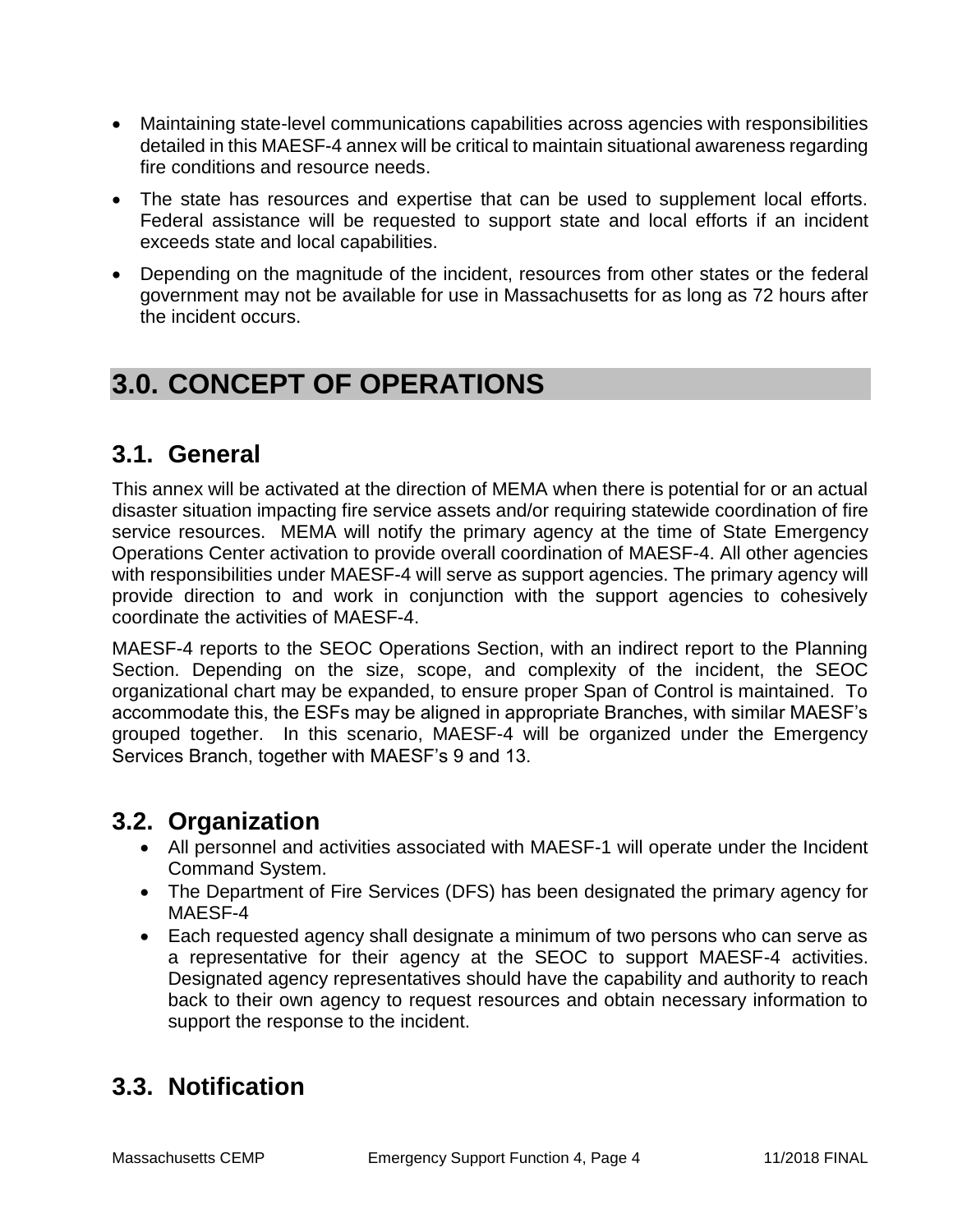MEMA will notify the MAESF-4 points of contact for each activated organization or agency to report to the State Emergency Operations Center for coordination and implementation of firefighting-related requests for assistance and maintain situational awareness on the status and capacity of firefighting assets. Each MAESF-4 organization and agency is responsible for securing sufficient staff on a continuous basis to support and to carry out the activities tasked to their agency.

## **3.4. Activities**

Response agencies for MAESF-4 should conduct the following actions:

### **a. Prevention Actions**

- Communicate and share information across agencies with fire service responsibilities.
- Collaborate and coordinate on fire prevention initiatives.
- Conduct public education and outreach to the general public on fire prevention and safety.

### **b. Preparedness Actions**

- MEMA will convene regular meetings of MAESF-4 stakeholders and/or Emergency Support Function Team to review and update the MAESF-4 annex and standard operating procedures.
- Develop and maintain internal agency operational plans and procedures to support MAESF-4 activities.
- Maintain current inventories of agency facilities, equipment, and materials and supplies.
- Complete appropriate training.
- Ensure that MAESF-4 agencies have pre-designated staff available to support SEOC operations.
- Ensure that MAESF-4 stakeholders notify MEMA of staff changes.
- Participate in exercises and training in order to test, validate, and provide working experience for MAESF-4 liaisons on this annex and related procedures.

### **c. Response Actions**

#### **Pre-Impact**

Upon receiving notification to report to the SEOC in preparation of an incident, MAESF-4 agencies and organizations will complete the following actions commensurate with emergency priorities within the state and based on the availability of resources:

 Provide appropriate representative(s) to the SEOC to support MAESF-4 pre-incident planning activities.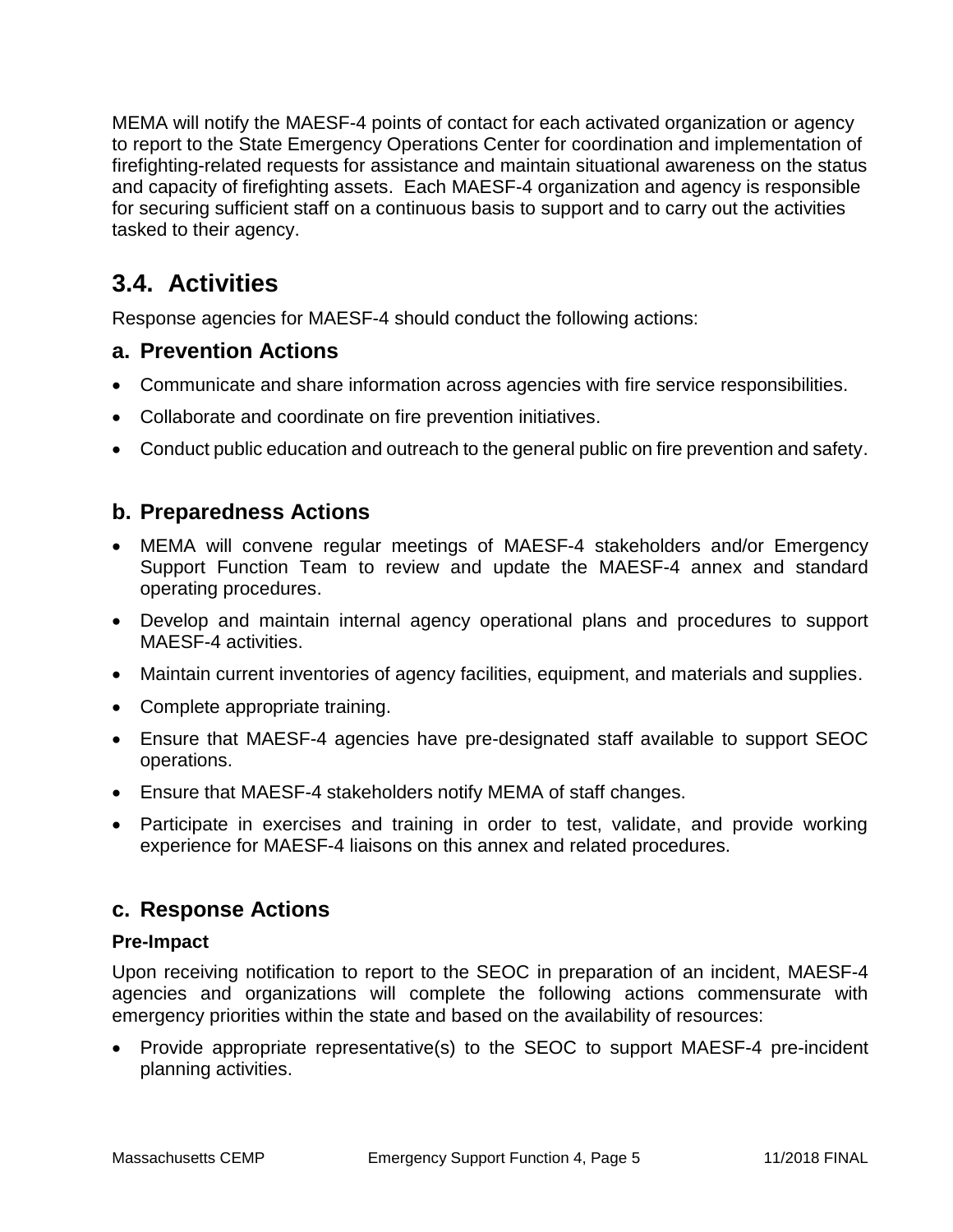- Maintain communications with the SEOC, obtain status reports, and keep the SEOC informed of progress of assigned tasks.
- Notify the appropriate points of contact at each respective agency and organization to pre-position resources and response personnel as needed.
- Review existing plans and procedures.
- Ensure agency decision makers are kept informed of the situation.
- Test communications systems.
- Mobilize and pre-position response resources when it is apparent that state firefighting resources will be required.
- Monitor forested areas for signs of wildland fires, as needed.
- During periods of high fire danger, coordinate resources to support fire patrols and surveillance of forested areas.
- Coordinate with MAESF-15 *Public Information and External Affairs*, on messaging to the general public regarding fire safety and fire prevention.

#### **Initial Response**

- If agency has not already done so, provide appropriate representative(s) to the SEOC to support MAESF-4.
- Designate appropriate staff to support response.
- Gain and maintain situational awareness in order to plan effective response actions.
- Verify inventories of available fire service resources and services and provide a summary listing to the SEOC Operations Section.
- Establish communications with appropriate agency field personnel to coordinate response efforts.
- Implement predetermined cost accounting measures for tracking overall MAESF-4 personnel, equipment, materials, and other costs incurred during emergency response actions.
- Preposition response resources when it appears that state fire service resources will be required.
- Use existing fire service mutual aid agreements to coordinate with other state and local agencies, other MAESFs, and the Commonwealth's fire mobilization coordinators in the commitment of firefighting, transportation, and resource procurement from outside the affected areas(s).
- Coordinate resources to support requests from local jurisdictions or state agencies.
- Coordinate with MAESF-8 *Public Health and Medical Services*, regarding medical assistance and the transportation of victims beyond the established collection sites.
- Coordinate with MAESF-9, *Search and Rescue*, regarding urban search and rescue efforts.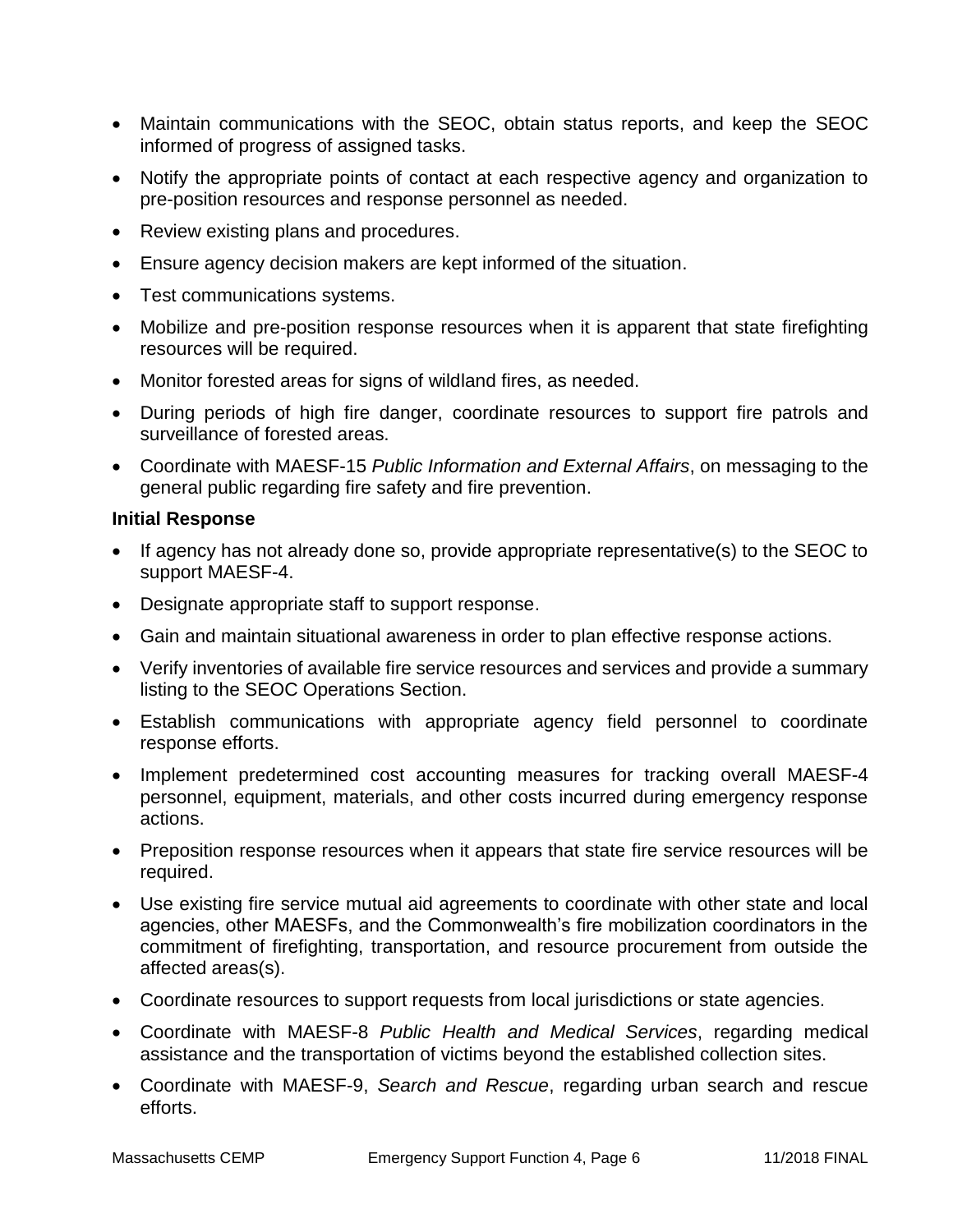- As needed, coordinate with MAESF-15 *Public Information and External Affairs* on public messaging regarding fire prevention or fire safety.
- Coordinate with federal Emergency Support Functions (ESFs) as needed.

#### **Continuing Response**

- When appropriate, coordinate and oversee requests for Federal fire suppression assistance and other Federal firefighting resources.
- Reassess priorities and strategies according to the most critical fire service needs.
- Tracks committed firefighting resources and provide regular updates to the SEOC Operations Section on the status of all missions assigned to MAESF-4*.*
- Coordinate federal firefighting assets.
- Coordinate out-of-state aviation assets.
- Continue to coordinate with MAESF-8: *Public Health and Medical Services*, regarding medical assistance and the transportation of victims beyond the established collection sites.
- Continue to coordinate with MAESF-9, *Search and Rescue*, regarding urban search and rescue efforts.
- Provide information to the SEOC Planning Section as needed to update Situational Awareness Statements and SEOC Rosters.
- Draft recommendations for after-action reports and other reports as needed.

### **d. Recovery Actions**

- Coordinate with support agencies to ensure financial tracking of all deployed assets and adequate cost accounting measures are being used. Generate summary reports and share with the SEOC.
- Participate in after-action reviews.

### **e. Mitigation Actions**

- Identify potential firefighting issues and collaborate to develop or recommend plans, protocols, procedures, and policies to prevent or mitigate their effects.
- Conduct assessments of MAESF-4 capabilities to identify potential resource shortfalls.
- Develop plans to mitigate identified shortfalls of resources.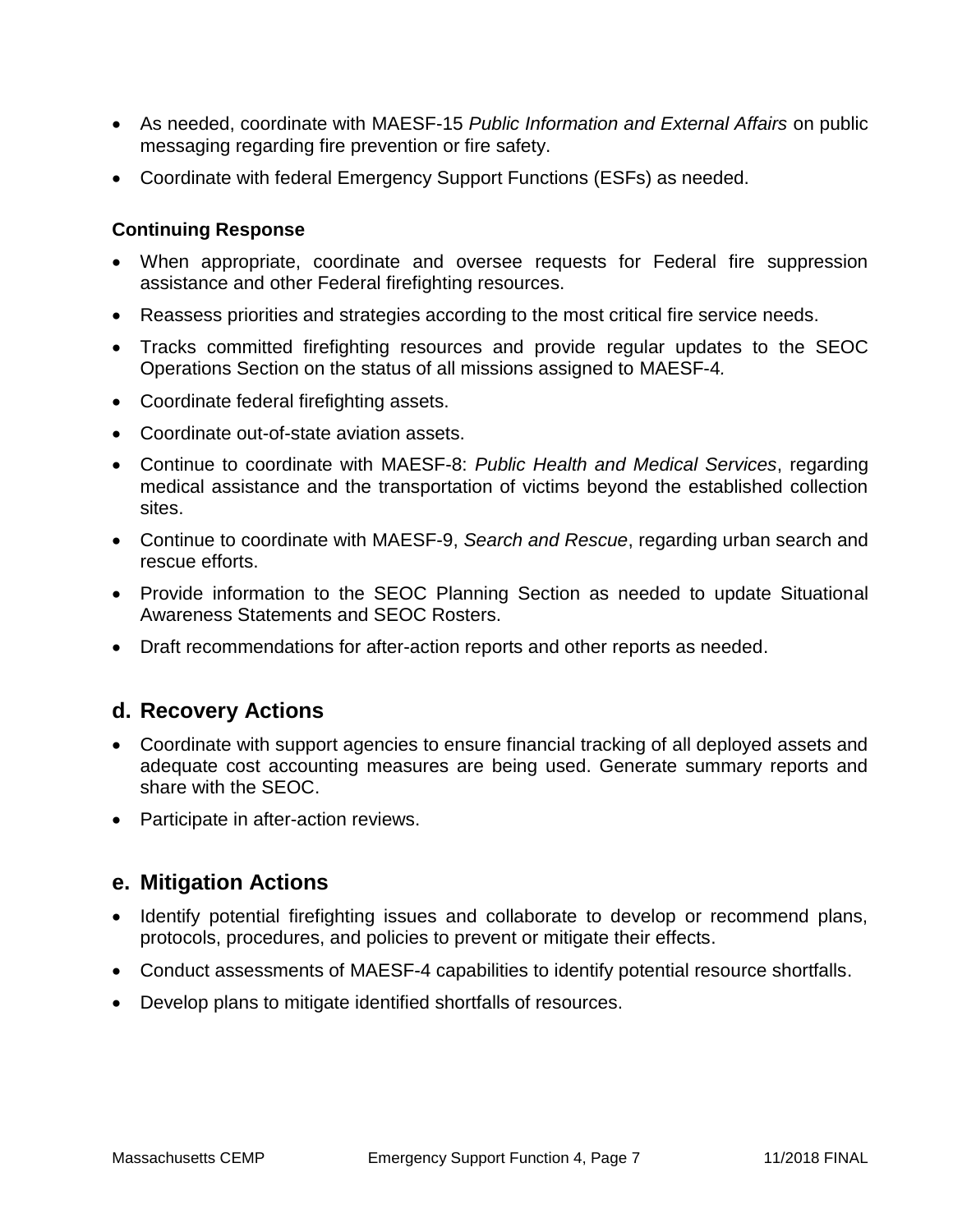# **4.0. RESPONSIBILITIES**

### **4.1. MAESF-4 Primary Agency Responsibilities**

- Regularly meet and coordinate with MAESF-4 supporting agencies, to:
	- a. Maintain a list of critical contacts, noting any changes to MEMA
	- b. Maintain a list of ESF-specific assets which could be deployed during an emergency
	- c. Maintain the ESF-4 Toolkit
	- d. Report any unmet needs to MEMA
- Maintain Situational Awareness, monitor weather conditions, and ensure a state of readiness for the ESF.
- As needed, pre-stage resources to support MAESF-4 requirements.
- Identify and coordinate MAESF-4 staffing requirements at the SEOC and at MEMA Regional Emergency Operation Centers (REOCs) as the situation may dictate.
- Coordinate with support agencies and MEMA to coordinate firefighting resources and prioritize resource needs according to incident priorities and objectives.
- Support the actions of other MAESFs in accordance with established priorities.
- Provide regular updates on ongoing MAESF-4 operations to the SEOC Operations and Planning Sections.
- While Primary Agencies are designated in advance, this may be subject to change during an SEOC Activation, dependent on the specific circumstances and needs of the incident, and therefore the agency most appropriate to take the primary assignment.

### **a. Department of Fire Services**

- Provide situational awareness on status of DFS facilities, assets, and operations.
- Coordinate implementation of the Massachusetts Fire Mobilization Plan.
- Conduct public education and outreach to the general public on fire prevention and safety.
- Coordinate with DCR for specialized equipment and personnel needs.

## **4.2. MAESF-4 Supporting Agency Responsibilities**

### **a. Department of Conservation and Recreation**

Provide situational awareness on status of DCR firefighting assets and operations.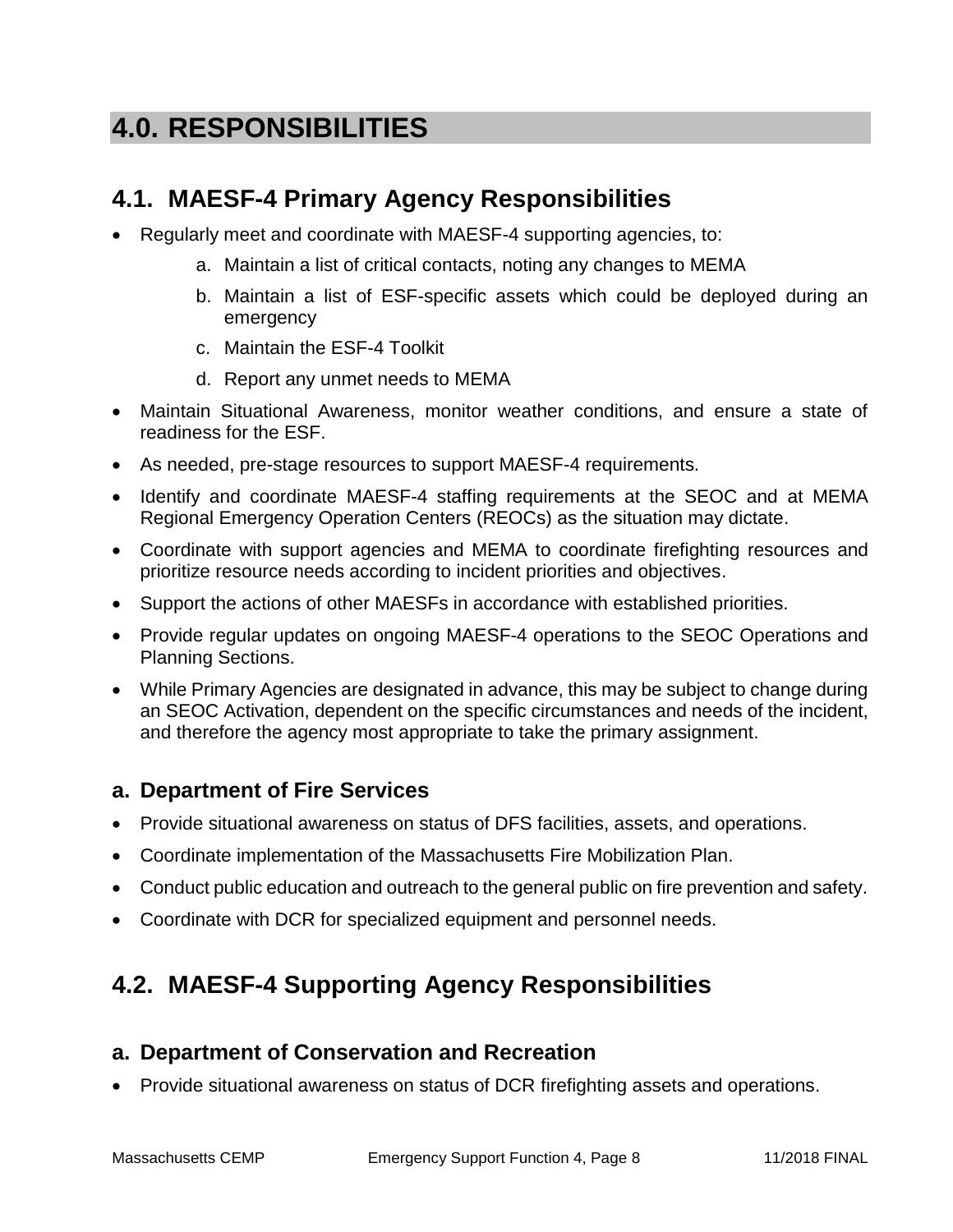- Provide assets and technical assistance to assist cities and towns with preventing, detecting, and suppressing wildland fires.
- Coordinate resources to support the construction and maintenance of fire breaks and water holes, and engage in general fuel reduction activity within forested areas.
- Coordinate resources to support monitoring activities in forested areas to detect signs of wildland fires.
- During periods of high fire danger, coordinate resources to support the conduct of fire patrols of forested areas.
- Coordinate specialized equipment and personnel with DFS.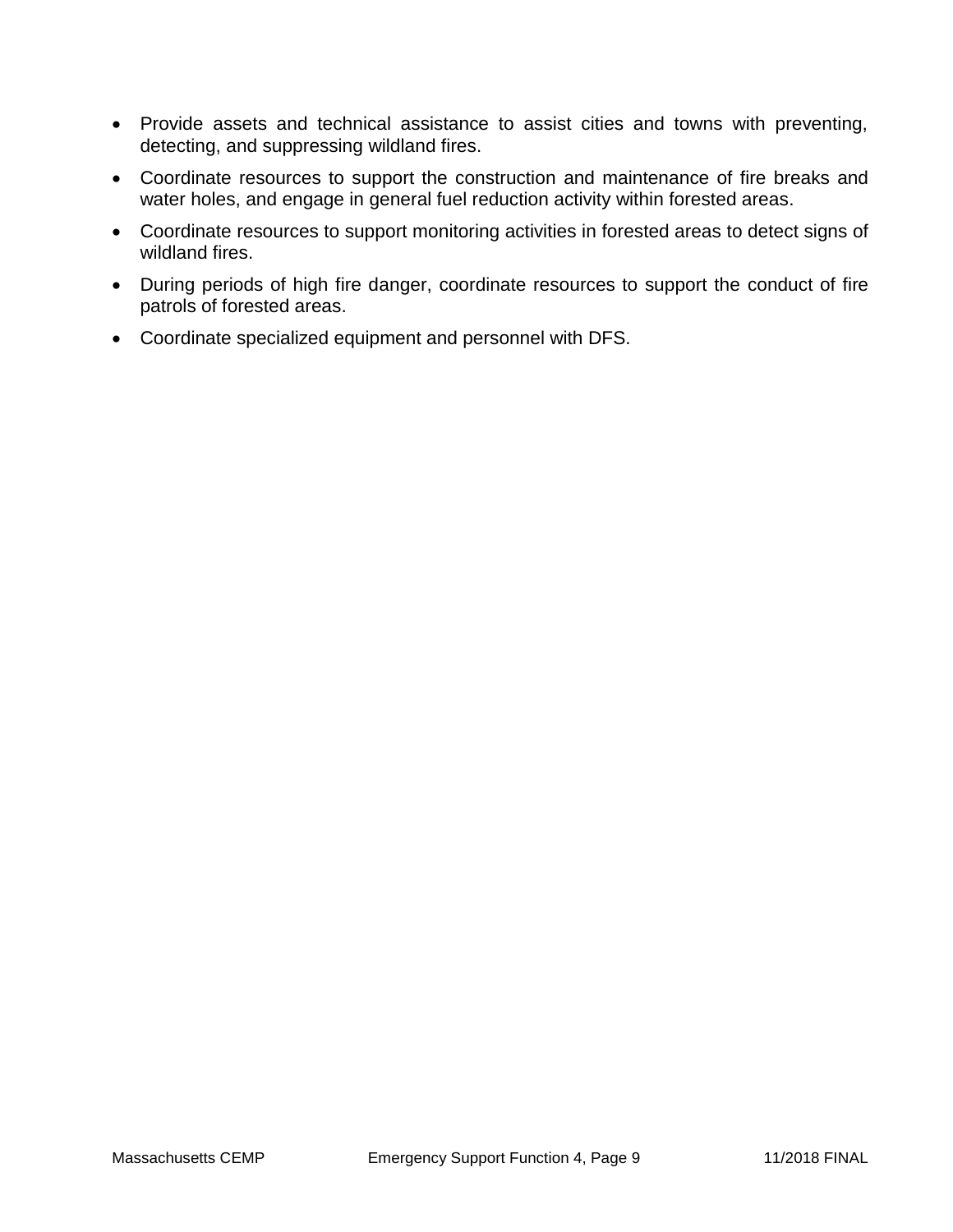### **b. Fire Districts**

- Provide situational awareness on status of firefighting assets within the 15 fire districts.
- Coordinate requests from and of the Massachusetts Fire Mobilization Plan for their respective fire districts.

### **4.3. Other Agencies**

Other agencies not explicitly named in this annex may have authorities, resources, capabilities, or expertise required to support MAESF-4 activities. These agencies may be requested to support MAESF-4 activities as needed.

## **5.0. ADMINISTRATION AND LOGISTICS**

### **5.1. Staffing**

As required by Massachusetts Executive Order 144, all MAESF-4 stakeholders must designate at least two personnel to act as SEOC liaisons. These liaisons should be knowledgeable about the resources and capabilities of their respective agencies and have access to the appropriate authorities for committing said resources and capabilities.

### **5.2. Mutual Aid**

Firefighting mutual aid, both from within Massachusetts and from abutting states, will be governed by applicable mutual aid agreements, to include the Statewide Fire Mobilization Plan and Northeast Forest Fire Protection Compact. The process for requesting mutual aid from other entities outside of Massachusetts not otherwise addressed by these mutual aid agreements is described in the "Mutual Aid" section of the State CEMP Base Plan.

## **5.3. Annex Review and Maintenance**

This annex will be updated every two years at a minimum, in accordance with the Emergency Management Program Administrative Policy, and will ensure that appropriate stakeholder input is incorporated into updates. Additionally, the annex will be reviewed following any exercise or activation of the plan that identifies potential improvements. Revisions to this annex will supersede all previous editions and will be effective immediately.